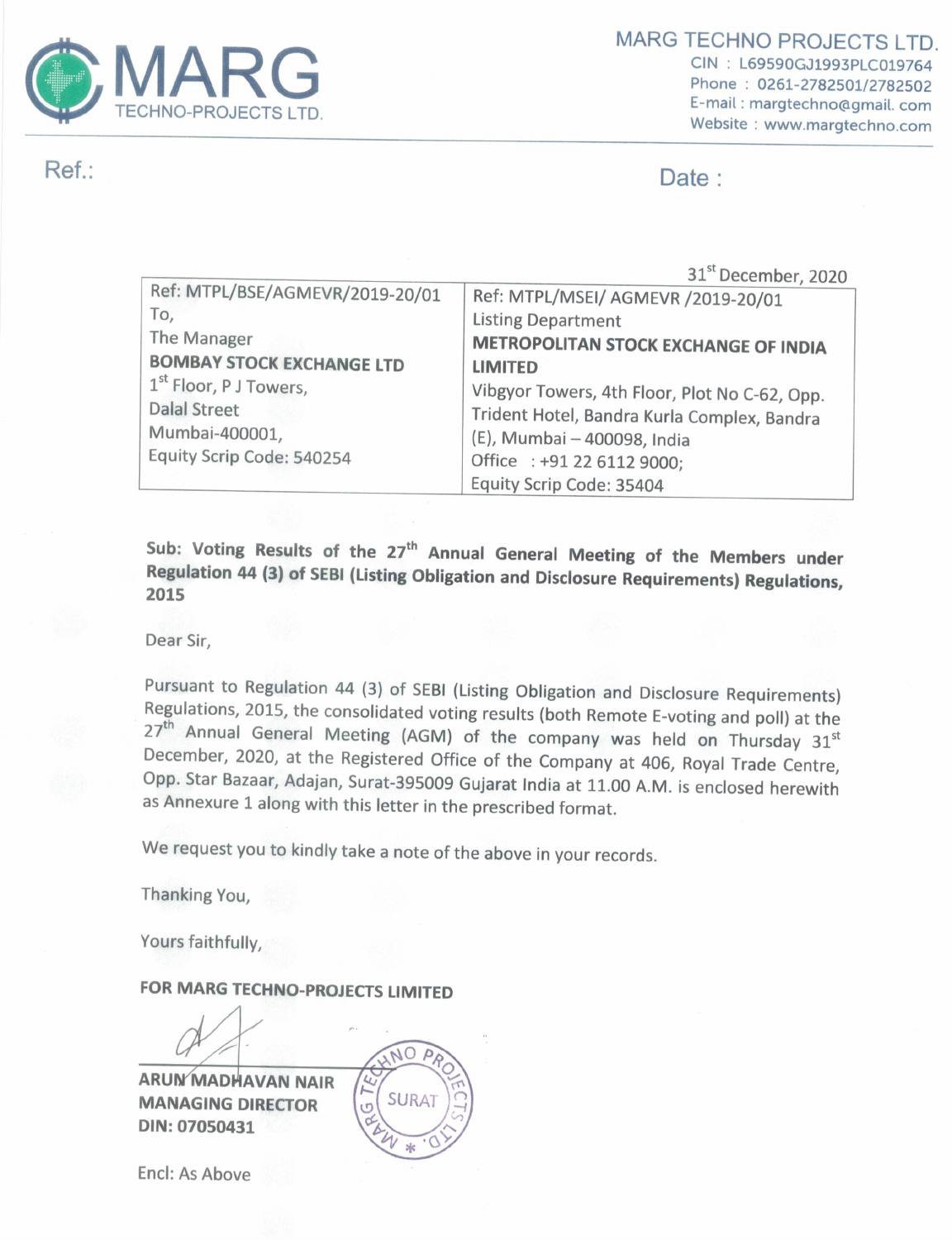**Annexure I** 

| <b>MARG TECHNO-PROJECTS</b><br><b>LIMITED</b>                                 |            |  |  |  |  |
|-------------------------------------------------------------------------------|------------|--|--|--|--|
| Date of the AGM                                                               | 31/12/2020 |  |  |  |  |
| Total number of shareholders on record date                                   | 657        |  |  |  |  |
| No. of shareholders present in the meeting either in person or through proxy: | 40         |  |  |  |  |
| Promoters and Promoter Group:                                                 | 05         |  |  |  |  |
| Public:                                                                       | 35         |  |  |  |  |
| No. of Shareholders attended the meeting through Video Conferencing           |            |  |  |  |  |
| Promoters and Promoter Group:                                                 | NIL        |  |  |  |  |
| Public                                                                        |            |  |  |  |  |

**Resolution 1:** To consider and adopt the audited financial statement of the Company for the financial year ended March 31, 2020 and reports of the Board of Directors and Auditors' thereon.

| Resolution required: (Ordinary/ Special)                                     |                                      |                                    | Ordinary Resolution          |                                                                                            |                                        |                                |                                                     |                                                              |  |
|------------------------------------------------------------------------------|--------------------------------------|------------------------------------|------------------------------|--------------------------------------------------------------------------------------------|----------------------------------------|--------------------------------|-----------------------------------------------------|--------------------------------------------------------------|--|
| Whether promoter/ promoter group are interested<br>in the agenda/resolution? |                                      |                                    | No                           |                                                                                            |                                        |                                |                                                     |                                                              |  |
| Category                                                                     | <b>Mode of Voting</b>                | <b>of</b><br>No.<br>shares<br>held | No.<br>of<br>votes<br>polled | $\frac{0}{0}$<br><b>of</b><br><b>Votes</b><br><b>Polled</b><br>on<br>outstanding<br>shares | No.<br>of<br><b>Votes</b><br>in favour | No. of<br>$Votes -$<br>against | %<br>Votes in<br>of<br>favour<br>on votes<br>polled | % of Votes against<br>on votes polled<br>$(7)=[(5)/(2)]*100$ |  |
|                                                                              |                                      | (1)                                | (2)                          | $(3)=[(2)/(1)]^*$ 100                                                                      | (4)                                    | (5)                            | $(6)=[(4)/(2)]*100$                                 |                                                              |  |
| <b>Promoter</b>                                                              | E-Voting                             |                                    | 4,366,170                    | 100                                                                                        | 4,366,170                              | $\Omega$                       | 100                                                 | $\Omega$                                                     |  |
| and                                                                          | Poll                                 | 4,366,170                          | $\theta$                     | 0                                                                                          | 0                                      | $\theta$                       | $\theta$                                            | 0                                                            |  |
| <b>Promoter</b>                                                              | <b>Postal Ballot (if applicable)</b> |                                    | N.A.                         | N.A.                                                                                       | N.A.                                   | N.A.                           | N.A.                                                | N.A.                                                         |  |
| Group                                                                        | <b>Total</b>                         | 4,366,170                          | 4,366,170                    | 100                                                                                        | 4,366,170                              | $\Omega$                       | 100                                                 | $\theta$                                                     |  |
| Public-                                                                      | E-Voting                             |                                    | $\mathbf{0}$                 | $\overline{0}$                                                                             | 0                                      | $\theta$                       | $\boldsymbol{0}$                                    | $\Omega$                                                     |  |
| <b>Institution</b>                                                           | Poll                                 | $\boldsymbol{0}$                   | $\theta$                     | $\theta$                                                                                   | $\theta$                               | $\theta$                       | $\mathbf{0}$                                        | $\Omega$                                                     |  |
| s                                                                            | Postal Ballot (if applicable)        |                                    | N.A.                         | N.A.                                                                                       | N.A.                                   | N.A.                           | N.A.                                                | N.A.                                                         |  |
|                                                                              | Total                                | $\overline{0}$                     | $\Omega$                     | $\Omega$                                                                                   | $\Omega$                               | $\overline{0}$                 | $\overline{0}$                                      | $\theta$                                                     |  |
| <b>Public-</b>                                                               | E-Voting                             | 1,81,803                           | 1,01,936                     | 56.07                                                                                      | 1,01,936                               | $\theta$                       | 100                                                 | $\theta$                                                     |  |
| Non                                                                          | Poll                                 |                                    | $\theta$                     | $\theta$                                                                                   | $\theta$                               | $\theta$                       | $\theta$                                            | $\Omega$                                                     |  |
| <b>Institution</b>                                                           | Postal Ballot (if applicable)        |                                    | N.A.                         | N.A.                                                                                       | N.A.                                   | N.A.                           | N.A.                                                | N.A.                                                         |  |
| s                                                                            | <b>Total</b>                         | 1,81,803                           | 1,01,936                     | 56.07                                                                                      | 1,01,936                               | $\overline{0}$                 | 100                                                 | $\theta$                                                     |  |
| <b>Total</b>                                                                 |                                      | 4,547,973                          | 4,547,973                    | 100                                                                                        | 4,547,973                              | $\theta$                       | 100                                                 | $\theta$                                                     |  |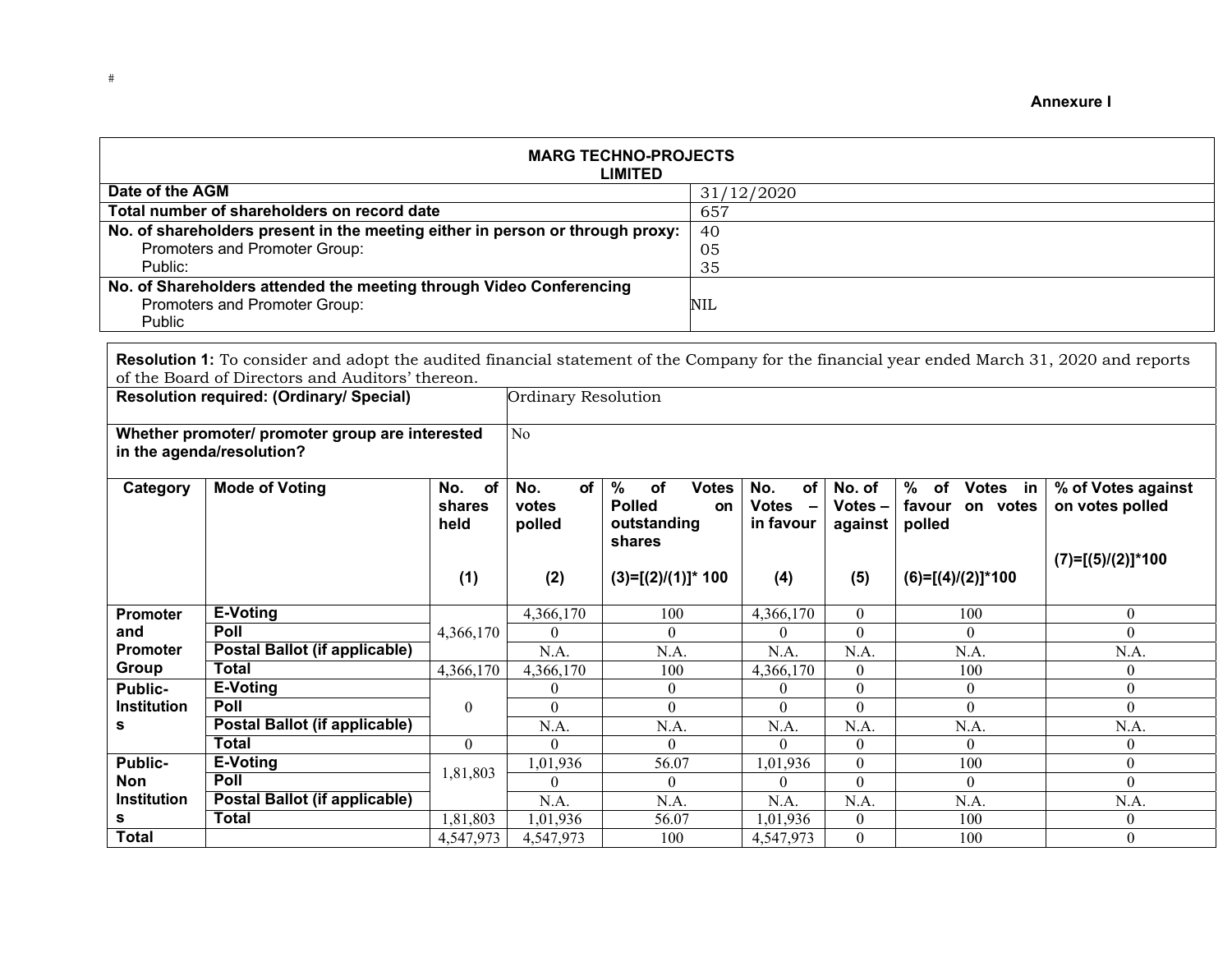| <b>MARG TECHNO-PROJECTS</b><br><b>LIMITED</b>                                 |            |  |  |  |  |
|-------------------------------------------------------------------------------|------------|--|--|--|--|
| Date of the AGM                                                               | 31/12/2020 |  |  |  |  |
| Total number of shareholders on record date                                   | 657        |  |  |  |  |
| No. of shareholders present in the meeting either in person or through proxy: | 40         |  |  |  |  |
| Promoters and Promoter Group:                                                 | 05         |  |  |  |  |
| Public:                                                                       | 35         |  |  |  |  |
| No. of Shareholders attended the meeting through Video Conferencing           |            |  |  |  |  |
| Promoters and Promoter Group:                                                 | NIL        |  |  |  |  |
| <b>Public</b>                                                                 |            |  |  |  |  |

**Resolution 2:** To appoint a Director in place of Mr. Dhananjay Kakkat Nair (DIN: 02609192), who retires by rotation under the provisions of the Companies Act, 2013 and being eligible, offers himself for re-appointment.

| . .<br>Resolution required: (Ordinary/ Special)<br>Ordinary Resolution       |                               |                             |                                     |                                                                                   |                                                                           |                                |                                                    |                                                              |
|------------------------------------------------------------------------------|-------------------------------|-----------------------------|-------------------------------------|-----------------------------------------------------------------------------------|---------------------------------------------------------------------------|--------------------------------|----------------------------------------------------|--------------------------------------------------------------|
| Whether promoter/ promoter group are interested<br>in the agenda/resolution? |                               |                             | No                                  |                                                                                   |                                                                           |                                |                                                    |                                                              |
| Category                                                                     | <b>Mode of Voting</b>         | of<br>No.<br>shares<br>held | No.<br><b>of</b><br>votes<br>polled | $\%$<br><b>of</b><br><b>Votes</b><br><b>Polled</b><br>on<br>outstanding<br>shares | No.<br><b>of</b><br><b>Votes</b><br>$\overline{\phantom{0}}$<br>in favour | No. of<br>$Votes -$<br>against | $%$ of<br>Votes in<br>favour<br>on votes<br>polled | % of Votes against<br>on votes polled<br>$(7)=[(5)/(2)]*100$ |
|                                                                              |                               | (1)                         | (2)                                 | $(3)=[(2)/(1)]^*$ 100                                                             | (4)                                                                       | (5)                            | $(6)=[(4)/(2)]*100$                                |                                                              |
| <b>Promoter</b>                                                              | <b>E-Voting</b>               |                             | 4,366,170                           | 100                                                                               | 4,366,170                                                                 | $\theta$                       | 100                                                | $\theta$                                                     |
| and                                                                          | Poll                          | 4,366,170                   | $\theta$                            | 0                                                                                 | $\theta$                                                                  | $\theta$                       | $\theta$                                           | $\Omega$                                                     |
| <b>Promoter</b>                                                              | Postal Ballot (if applicable) |                             | N.A.                                | N.A.                                                                              | N.A.                                                                      | N.A.                           | N.A.                                               | N.A.                                                         |
| Group                                                                        | Total                         | 4,366,170                   | 4,366,170                           | 100                                                                               | 4,366,170                                                                 | $\theta$                       | 100                                                | $\Omega$                                                     |
| <b>Public-</b>                                                               | E-Voting                      |                             | $\theta$                            | $\overline{0}$                                                                    | $\theta$                                                                  | $\theta$                       | $\overline{0}$                                     | 0                                                            |
| <b>Institution</b>                                                           | <b>Poll</b>                   | $\boldsymbol{0}$            | $\theta$                            | $\theta$                                                                          | $\theta$                                                                  | $\Omega$                       | $\overline{0}$                                     | $\Omega$                                                     |
| s                                                                            | Postal Ballot (if applicable) |                             | N.A.                                | N.A.                                                                              | N.A.                                                                      | N.A.                           | N.A.                                               | N.A.                                                         |
|                                                                              | Total                         | $\mathbf{0}$                | $\Omega$                            | 0                                                                                 | $\Omega$                                                                  | $\Omega$                       | $\theta$                                           | $\Omega$                                                     |
| Public-                                                                      | E-Voting                      | 1,81,803                    | 1,01,936                            | 56.07                                                                             | 1,01,936                                                                  | $\theta$                       | 100                                                | 0                                                            |
| <b>Non</b>                                                                   | Poll                          |                             | $\Omega$                            | $\overline{0}$                                                                    | $\theta$                                                                  | $\Omega$                       | $\theta$                                           | $\Omega$                                                     |
| Institution                                                                  | Postal Ballot (if applicable) |                             | N.A.                                | N.A.                                                                              | N.A.                                                                      | N.A.                           | N.A.                                               | N.A.                                                         |
| s                                                                            | Total                         | 1,81,803                    | 1,01,936                            | 56.07                                                                             | 1,01,936                                                                  | $\overline{0}$                 | 100                                                | 0                                                            |
| <b>Total</b>                                                                 |                               | 4,547,973                   | 4,547,973                           | 100                                                                               | 4,547,973                                                                 | $\theta$                       | 100                                                | 0                                                            |